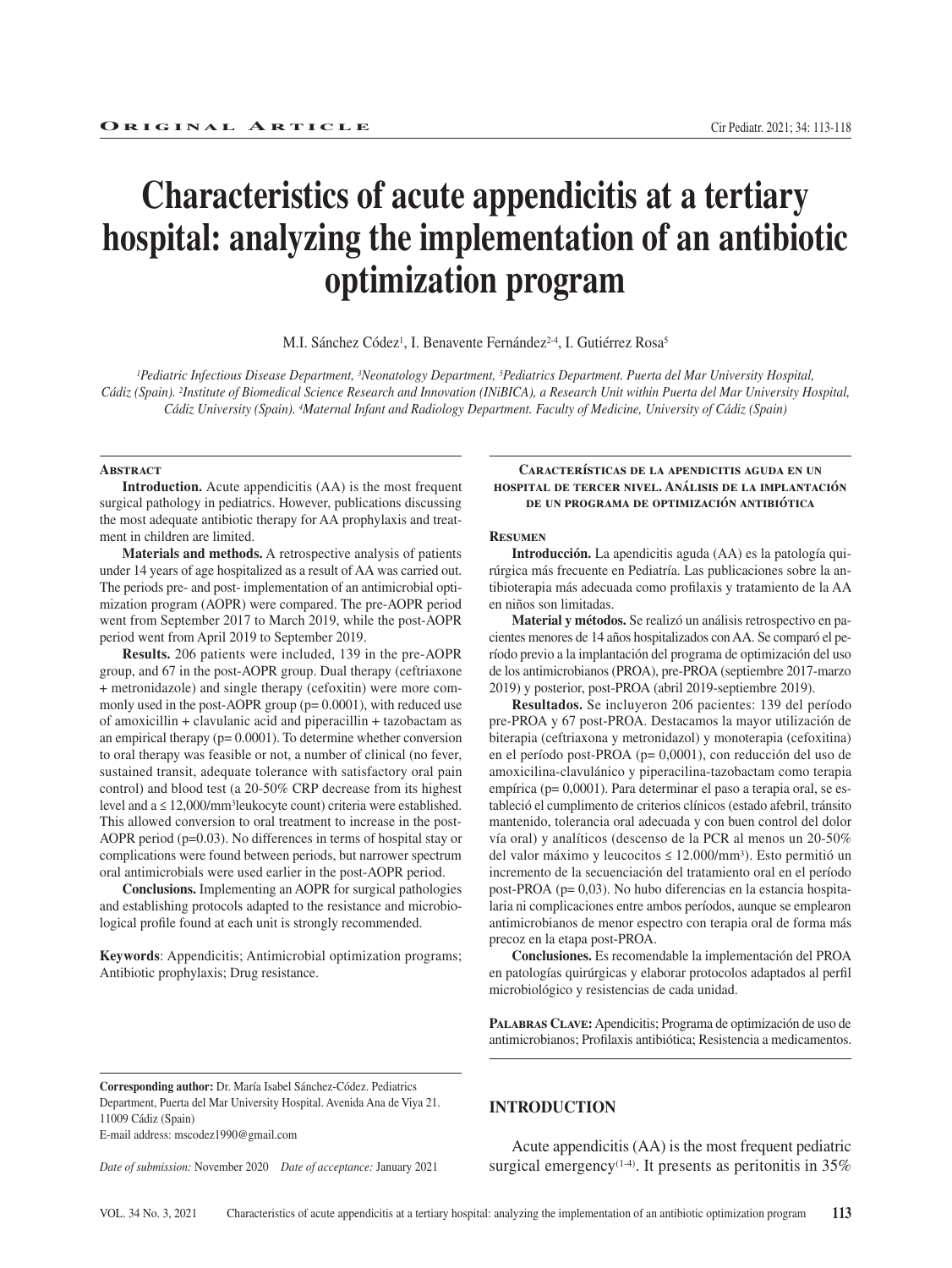of cases, while complications as a result of abdominal abscess occur in up to 15% of AA instances<sup>(5)</sup>. Apart from the surgical approach, the rational use of antimicrobials from the moment AA is suspected is key $(6)$ . Today, there are few randomized studies discussing the most adequate antibiotic therapy in pediatrics, which means therapeutic attitude is usually based on that used in adults $(7)$ . This pathology can be managed in very heterogeneous ways $(8,9)$ , especially regarding the type of antimicrobials used, the time of conversion to oral treatment, and total duration(10,11). *E. coli*, *Bacteroides fragilis*, and *S. anginosus* are the most commonly isolated germs(11,12). Some recent protocols advocate the use of broad spectrum antibiotic therapy with carbapenem or piperacillin + tazobactam (PTZ) to deal with *Pseudomonas* and emergent multi-resistant pathogens<sup>(5,10,12)</sup>.

The Antimicrobial Optimization Program (AOPR)'s team implemented a protocol of action aimed at reducing variability in the antimicrobial approach. The use and duration of antibiotic therapy were monitored and optimized through daily controls carried out by pediatric infectious disease, pediatric surgery, microbiology, and pharmacology specialists.

The main objective of this work was to review how the adequate use of antimicrobials can impact AA, selecting the most adequate type and definitive duration in our unit. AA patient characteristics and AOPR's impact on AA management were described.

## **MATERIALS AND METHODS**

## **Study design**

Clinical records of AA patients under 14 years of age managed at a tertiary hospital – a reference center for pediatric surgery – from September 2017 to September 2019 were retrospectively analyzed. Two periods were established – a pre-AOPR period from September 2018 to March 2019, and a post-AOPR period from April 2019 to September 2019. Exclusion criteria included referral to other institutions, incomplete records, and/or patients receiving antibiotic therapy only, without surgical management. Adequate use of antimicrobials, peritoneal fluid (PF) culture, changes in antibiotic therapy according to the PF analyzed, blood tests as an indicative tool for intravenous (IV) into oral therapy conversion, hospital stay, and complications were compared between groups.

Adequate use of antimicrobials was defined as:

- Antibiotic therapy with single therapy (cefoxitin) or dual therapy (ceftriaxone + metronidazole) as the first choice.
- In complicated AA, conversion to oral treatment as long as clinical (adequate tolerance with satisfactory oral pain control, no fever, and sustained intestinal transit) and blood test (at least a 30-50% decrease in C-reactive



Figure 1. Conversion to oral treatment algorithm.

protein [CRP] from its highest level and  $a < 12,000$ mm3leukocyte count) criteria were met (Fig. 1). Blood test was performed right after the aforementioned clinical criteria had been fulfilled.

In complicated AA, total treatment duration of 7-10 days.

Demographic variables such as age, sex, and type of appendicitis according to surgical, histological, and ultrasound assessment were collected. The microbiological and blood test data analyzed included highest CRP level, leukocyte and neutrophil count, and microorganisms isolated at PF culture. Therapeutic variables included time to surgery, type of antimicrobial used, IV and oral treatment duration, and change in antibiotic therapy. Hospital stay and postoperative complications were assessed, with a subsequent follow-up of at least six months.

## **Statistical analysis**

A descriptive analysis of the variables was first carried out. Quantitative variables were expressed as central tendency and dispersion measures (mean, standard deviation, median, and range) according to distribution. Qualitative variables were expressed as frequency and percentage. A bivariate analysis was performed in order to assess potential associations between variables. Independence between qualitative variables was assessed using the Chi-squared test whenever possible, and Fisher's exact test in all other cases.

Regarding the comparison of the two means, Student's t-test was used in the case of quantitative variables following a normal distribution, and Mann-Withney-Wilcoxon U test was used in the case of quantitative variables not following a normal distribution. The analysis was carried out using the Stata 15.0 statistical software. Statistical significance was established at  $95\%$  (p< 0.05) in all cases.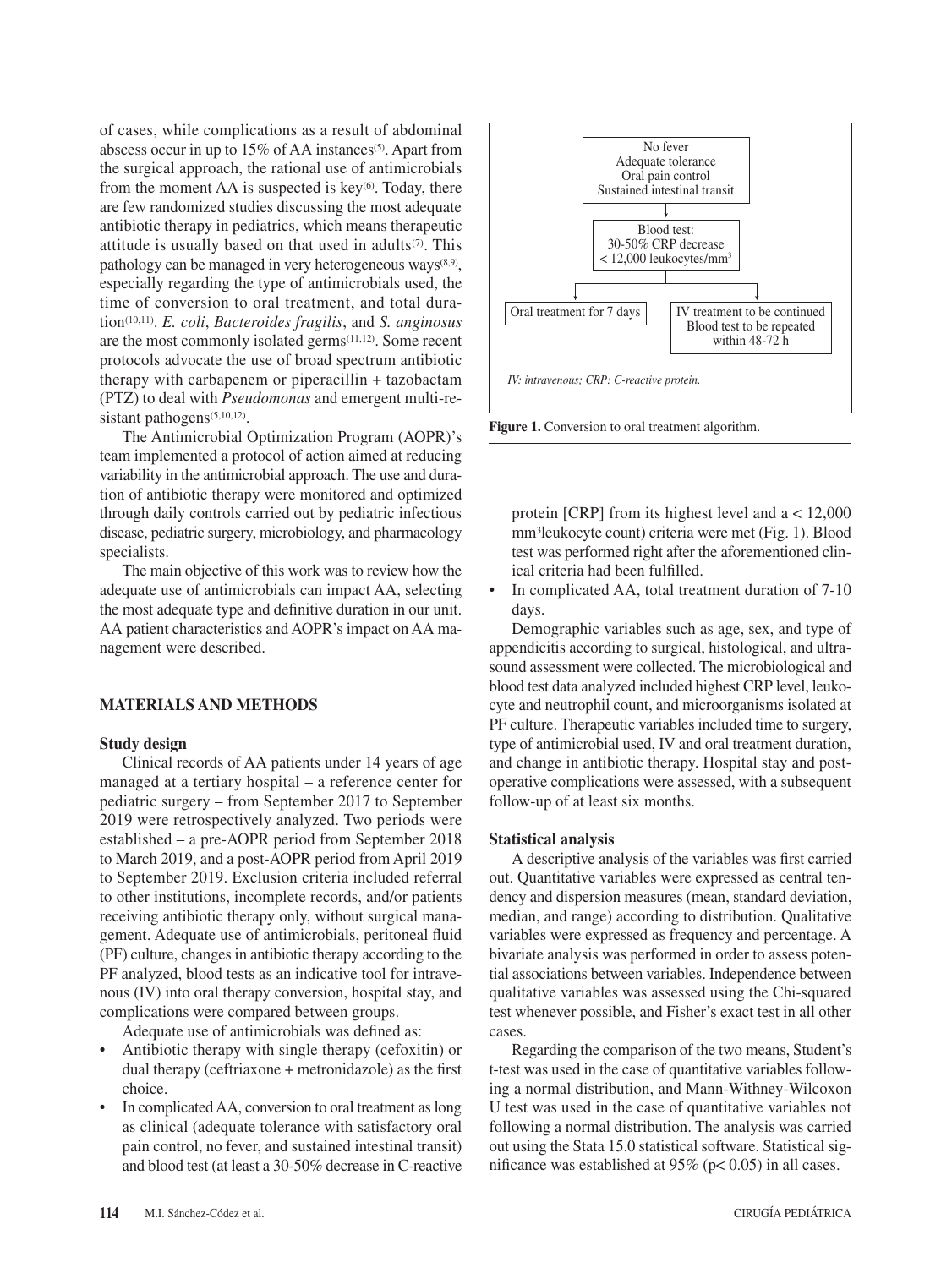|                                              | Phlegmonous AA<br>$n = 126$ | Complicated AA<br>$n = 43$ | Abdominal abscess<br>$n = 37$ |
|----------------------------------------------|-----------------------------|----------------------------|-------------------------------|
| Sex (M/F ratio)                              | 2.6                         | 1.5                        | 0.95                          |
| Age (years)                                  | $9.4(3-14)$                 | $8(2-13)$                  | $8.7(2-13)$                   |
| Ultrasonography $*$                          | 114 $(90.5\%)$              | $26(60.5\%)$               | $9(24.3\%)$                   |
| Maximum CRP (mg/l)                           | $31(0-192)$                 | $126(4-438)$               | $140(6-430)$                  |
| Maximum leukocyte count (/mm <sup>3</sup> )  | 17,186                      | 17,890                     | 18,863                        |
|                                              | $(2,000-30,280)$            | $(10, 170 - 36, 000)$      | $(10, 540 - 28, 660)$         |
| Maximum neutrophil count (/mm <sup>3</sup> ) | 13,719                      | 14,512                     | 15,561                        |
|                                              | $(1,690-25,200)$            | $(6,860-32,760)$           | $(4,000-25,190)$              |
| Time to surgery (days)                       | $1.2(1-3)$                  | $1.2(1-5)$                 | $1.3(1-6)$                    |
| Peritoneal culture                           | $8(6.0\%)$                  | $19(45.0\%)$               | $21(57.0\%)$                  |
| Microorganisms isolated**                    |                             |                            |                               |
| <b>Bacteroides</b>                           | $1(12.5\%)$                 | $12(63.1\%)$               | $9(42.8\%)$                   |
| E. coli                                      | $\Omega$                    | $7(36.8\%)$                | $13(61.9\%)$                  |
| S. anginosus                                 | $\Omega$                    | $4(21.0\%)$                | $2(9.5\%)$                    |
| Pseudomonas                                  | $\Omega$                    | $3(15.7\%)$                | $2(9.5\%)$                    |
| E. faecalis                                  | $\Omega$                    | $2(10.5\%)$                | $\Omega$                      |
| Others                                       | $1(12.5\%)$                 | $2(10.5\%)$                | $2(9.5\%)$                    |
| Control blood test                           | $15(12.0\%)$                | 31 $(72.0\%)$              | 33 (89.0%)                    |

## **Table 1. Demographic data and general characteristics of patients with acute appendicitis.**

*Data are expressed as median (min-max) and n (%).*

*AA: acute appendicitis; M: male; CRP: C-reactive protein; F: female.*

*\*Diagnostic correlation between pre-surgery ultrasonography and surgical or histological type of AA.*

*\*\*Of the total of non-sterile cultures (n= 35).*

## **RESULTS**

### **General characteristics of AA. Descriptive analysis**

During the study period, 219 cases of AA were diagnosed, with 13 patients being excluded – 11 as a result of having incomplete records, and 2 who were referred to other healthcare facilities. Of the 206 patients included, 126 (61.1%) had phlegmonous AA, 43 (20.9%) had complicated AA (gangrenous appendicitis, focal peritonitis, generalized peritonitis, or appendicular plastron), and 37 (18.0%) had abdominal abscess. An ultrasonography was performed prior to surgery in 203 (98.5%) patients. Age was  $9(2-14)$ years old, with patients being mostly male (n= 135, 65.5%). Blood test results were 70.4 (0-438) mg/l maximum CRP, 17,640 (2,000-36,000) /mm3 leukocyte count, and 14,225 (1,690-32,760) /mm3 neutrophil count. The antimicrobials used were amoxicillin + clavulanic acid (A/C) in 87 (43.5%) patients, and cefoxitin in 44 (22.0%) patients. Culture samples were taken in 48 (23.4%) cases. The most frequently isolated microorganisms were *Bacteroides fragilis* (n= 22, 45.8%) and *E.coli* (n= 20, 41.6%). Of the total of AA patients, 46 (23.0%) required change in antibiotic therapy while in hospital, and 6 (2.9%) patients had antibiotic therapy adjusted according to culture results. Control blood test and conversion to oral treatment were performed in 79 (38.3%) patients. Oral antibiotic therapy was pursued at home in 71 cases, with A/C being the most commonly

used antimicrobial (70.0%, n= 51). Hospital stay was 4.6 (1-22) days. Regarding complications, 7 (3.4 %) patients had postoperative abscess, and 1 (0.5%) case had surgical wound infection (SWI). Patient characteristics according to the type of AA are featured in Table 1 and Table 2.

# **Comparison of the pre-AOPR period with the post-AOPR period**

139 pre-AOPR patients and 67 post-AOPR patients were included. In the pre-AOPR group, 87 (62.6%) patients were diagnosed with phlegmonous AA, 28 (20.1%) with complicated AA, and 24 (17.3%) with abscess. Distribution was similar in the post-AOPR group, with 39 (58.2%) phlegmonous AA cases, 15 (22.3%) complicated AA cases, and 13 (19.5%) abscess cases. Regarding the type of antimicrobial used, A/C and PTZ were less frequently used in the post-AOPR group, while ceftriaxone + metronidazole and cefoxitin were more frequently used (Table 3). Peritoneal cultures were equivalent in both groups: 28/139  $(20.0\%)$  vs. 20/67 (29.8%) (p= 0.10), with antimicrobial treatment being changed according to culture results in 1/26 (3.8%) pre-AOPR patients, and in 5/16 (31.0%) post-AOPR patients as a result of unfavorable clinical progression ( $p = 0.04$ ). The proportion of control blood tests was similar in both periods: 53/139 (38.1%) vs. 26/65 (40.0%)  $(p= 0.79)$ . In terms of conversion to oral treatment, this occurred in 21/48 (43.7%) pre-AOPR patients and in 17/24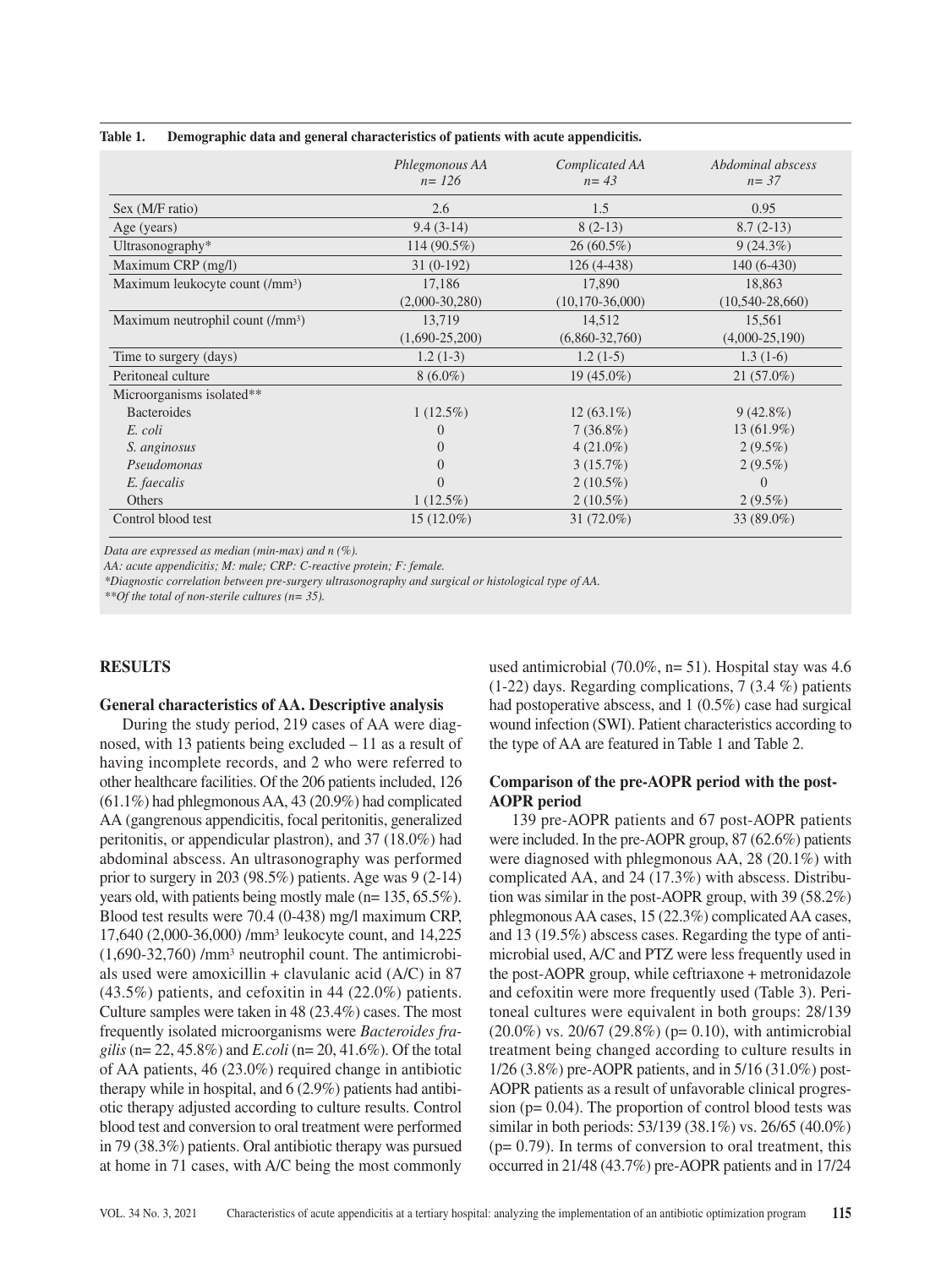|                                 | Phlegmonous AA<br>$n = 126$ | Complicated AA<br>$n = 43$ | Abdominal abscess<br>$n=37$ |
|---------------------------------|-----------------------------|----------------------------|-----------------------------|
| <b>ATBs</b>                     |                             |                            |                             |
| Cefoxitin                       | 33 (27.5%)                  | $6(13.9\%)$                | $5(13.5\%)$                 |
| $C+M$                           | $4(3.3\%)$                  | $16(37.2\%)$               | 14 (37.8%)                  |
| A/C                             | $71(59.1\%)$                | $7(16.2\%)$                | $9(24.3\%)$                 |
| <b>PTZ</b>                      | $\Omega$                    | $8(18.6\%)$                | $6(16.2\%)$                 |
| Cefazolin                       | $1(0.8\%)$                  | 0                          | $\theta$                    |
| Others                          | $11(9.1\%)$                 | $6(13.9\%)$                | $3(8.1\%)$                  |
| <b>ATB</b> change               | $10(8.0\%)$                 | $15(36.0\%)$               | $21(57.0\%)$                |
| Cefoxitin                       | $2(20.0\%)$                 | $\overline{0}$             | $\overline{0}$              |
| $C+M$                           | $3(30.0\%)$                 | $6(40.0\%)$                | $10(47.6\%)$                |
| A/C                             | $2(20.0\%)$                 | $1(6.7\%)$                 | $\Omega$                    |
| <b>PTZ</b>                      | $\Omega$                    | $4(26.6\%)$                | $9(42.8\%)$                 |
| Meropenem                       | $\Omega$                    | $1(6.7\%)$                 | $1(4.8\%)$                  |
| Others                          | $3(30.0\%)$                 | $3(2.0\%)$                 | $1(4.8\%)$                  |
| <b>Oral ATBs</b>                | $14(11.1\%)$                | 27(62.7%)                  | 30                          |
| A/C                             | $12(86.0\%)$                | 19 (70.4%)                 | $20(67.0\%)$                |
| $Ciproflox (ax) + M$            | $\Omega$                    | $5(18.5\%)$                | $4(13.0\%)$                 |
| Others                          | $2(14.0\%)$                 | $3(11.1\%)$                | $6(20.0\%)$                 |
| <b>Oral ATB duration</b> (days) | $5.4(4-10)$                 | $6.4(1-15)$                | $5.9(1-11)$                 |
| Total ATB duration (days)       | $2(1-12)$                   | $10(1-23)$                 | $12.2(5-28)$                |
| Hospital stay (days)            | $2.9(1-8)$                  | $6.6(2-19)$                | $8.1(4-22)$                 |
| <b>Complications</b>            | $3(2.4\%)$                  | $2(4.6\%)$                 | $2(5.4\%)$                  |
| Abscess                         | $2(1.6\%)$                  | $2(4.6\%)$                 | $2(5.4\%)$                  |
| Others                          | $1(0.8\%)$                  | $\overline{0}$             | $\overline{0}$              |

## **Table 2. Treatment and prognosis of patients with acute appendicitis.**

*Data are expressed as median (min-max) and n (%). AA: acute appendicitis; A/C: amoxicillin + clavulanic acid; ATB: antibiotic; C+M: ceftriaxone + metronidazole; M: metronidazole; PTZ: piperacillin + tazobactam.*

|  |  |  | Table 3. Comparison of the pre-AOPR group with the post-AOPR group regarding the use of baseline antibiotic therapy. |  |
|--|--|--|----------------------------------------------------------------------------------------------------------------------|--|
|  |  |  |                                                                                                                      |  |

|                  | Pre-AOPR<br>$n = 133$ | Post-AOPR<br>$n=67$ | $\boldsymbol{p}$ |
|------------------|-----------------------|---------------------|------------------|
| <b>Cefoxitin</b> | $13(9.7\%)$           | 31 $(46.3\%)$       | 0.0001           |
| $C+M$            | $16(12.0\%)$          | $18(26.9\%)$        | 0.115            |
| A/C              | $76(57.1\%)$          | 11 $(16.4\%)$       | 0.0001           |
| <b>PTZ</b>       | $13(9.7\%)$           | $1(1.5\%)$          | 0.002            |
| <b>Cefazolin</b> | $\overline{0}$        | $1(1.5\%)$          | 0.009            |
| <b>Others</b>    | $15(11.3\%)$          | $5(7.5\%)$          | 0.001            |

*Data are expressed as n (%). A/C = amoxicillin + clavulanic acid; C+M = ceftriaxone + metronidazole; PTZ = piperacillin + tazobactam.*

 $(70.8\%)$  post-AOPR patients ( $p= 0.03$ ). A/C and ciprofloxacin + metronidazole were the oral medications selected in both periods. Hospital stay was 4.82 (1-22) days and 4.32  $(1-14)$  days, respectively  $(p= 0.14)$ . Total antibiotic therapy duration was similar in both periods, but in the post-AOPR group, oral antibiotic therapy duration was shorter  $-5.1$  $(1-11)$  days vs. 6.27  $(1-15)$  days; p= 0.03. In addition, once duration, dosage, and type of antimicrobial had been optimized, the number of complications was similar in both groups  $-5$  (3.6%) vs. 2 (3.0%) (p= 0.19).

## **DISCUSSION**

This study demonstrates the impact of AOPR on the management of AA. The combination of a specific protocol, patient follow-up, and daily intervention has allowed for a more rational use of antibiotic therapy without increasing complications or hospital stay. Privileging the use of ceftriaxone + metronidazole or cefoxitin over PTZ has implied a return to an adequate spectrum in our environment, with a better control of multi-resistant germs.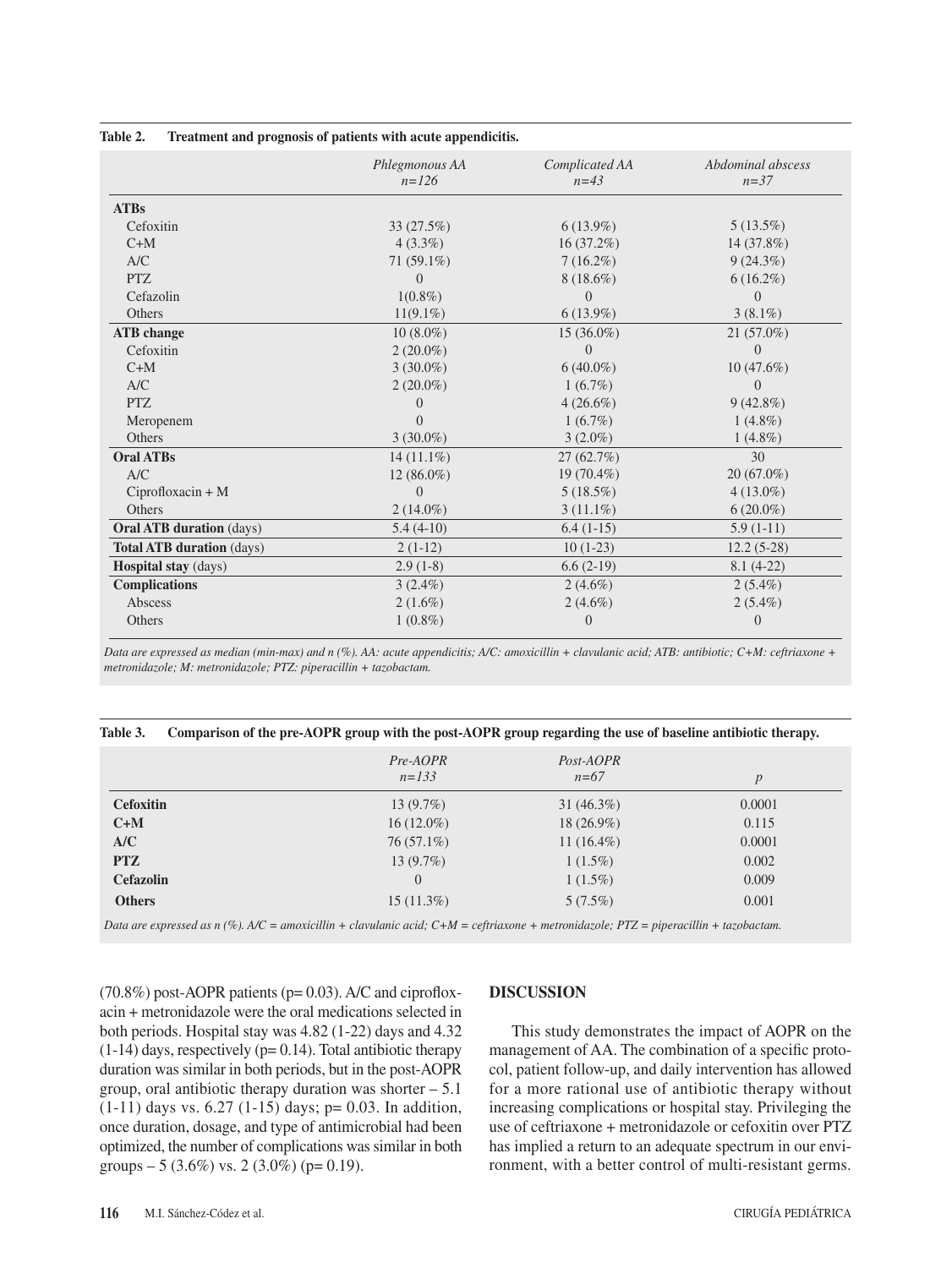Shorter oral antibiotic therapy patterns have been used, with no increase in adverse events. One of the objectives of the AOPR is to improve clinical results by regulating antimicrobial prescription, with an established therapy in terms of medication type and dosage. The AOPR is aimed at reducing hospitalization and treatment duration without increasing readmissions, undesired effects, emergence of multi-resistant germs, or mortality<sup>(13-14)</sup>.

The therapeutic approach currently in use in many units is conservative, with early antibiotic therapy and deferred appendectomy even in perforation cases<sup>(15,16)</sup>. Certain cases of local infection such as appendicular plastron are treated with antibiotic therapy only $(12)$ . This management has been called into question as compared to early appendectomy, since it is associated with a greater number of intra-abdominal complications and the need for longer antibiotic therapy(17). Anyway, according to a meta-analysis consisting of 20 studies carried out in 3,600 patients, the sporadic use of antimicrobials does not cause morbidity to increase, even if the patient ends up requiring surgery $(7)$ . These results should be read with caution, since pediatric studies are limited. However, the therapeutic role antibiotic therapy plays in this pathology is undeniable, which means optimization proves essential<sup>(7)</sup>.

There is no consensus as to whether peritoneal culture is required or not<sup> $(1,12)$ </sup>. The Infectious Diseases Society of America (IDSA)'s consensus guidelines recommend peritoneal culture is carried out in perforation cases if the local germ resistance pattern exceeds 10-20%(12), or in previously treated cases as a result of multi-resistant pathogen risk. The Surgical Society Infection (SIS)'s guidelines advocate the use of peritoneal culture in nosocomial abdominal infections<sup>(18)</sup>, since it proves useful when it comes to guiding treatment in patients with comorbidities<sup>(18)</sup> or unfavorable progression $(10-12)$ . Other authors $(1)$  suggest it should be systematically performed given the risk of colonization by community-acquired broad-spectrum beta-lactamase germs. Since AOPR was implemented at our institution, culture has been carried out in all cases, with treatment being changed according to microbiological results only if clinical response is inadequate<sup>(11,18)</sup>.

In case of suspected intra-abdominal infection, antimicrobial treatment should be initiated as soon as possible so that adequate concentrations are reached at surgery(12). At our institution, single or multiple doses are recommended, with a new dose being administered one hour before the procedure if two antimicrobial half-lives have gone by $(2,17)$ . One dose is equally effective as multiple doses in preventing SWI in simple AA<sup>(2)</sup>. Antimicrobial patterns are highly variable. However, the treatment of choice should be a broad-spectrum one covering aerobic and anaerobic gram-positive and enteric gram-negative  $pathogens<sup>(9,12)</sup>$ . Antimicrobials with resistance rates higher than 10-20% should be avoided $(12)$ . Management heterogeneity was demonstrated in a survey carried out among

169 pediatric surgeons from 42 nations at the European Congress of Pediatric Surgery. According to this sample, 59% of pediatric surgeons used single therapy (penicillin or cephalosporin); 34% used dual therapy (beta-lactamase antibiotics + metronidazole), and 7% used triple therapy (penicillin + aminoglycosides + metronidazole). In complicated AA cases, the most commonly used agents were metronidazole, cefoxitin, A/C, and PTZ<sup>(4)</sup>. Differences in local microbiological profiles could be accountable for therapeutic diversity and the lack of consensus among institutions. Since 2009, certain units have proposed dual therapy with ceftriaxone + metronidazole instead of triple therapy with gentamicin + ampicillin + clindamycin or metronidazole in complicated cases $(3,9)$ . A study of 49 pediatric patients carried out in Israel<sup>(3)</sup> compared both dosage regimens, with no differences being found in terms of postoperative complications. This new pattern represents a cost-effectiveness improvement, with reduced toxicity and less need for gentamicin level monitoring. Today, single therapy with cefoxitin or dual therapy with ceftriaxone + metronidazole are recommended by the IDSA's and the SIS' guidelines as the empirical treatment of choice<sup>(12,18)</sup>. A/C is not the first choice treatment in our environment as a result of *E.coli* resistance rates exceeding 20%(7,12). Empirical covering of *Pseudomonas* remains an issue of discussion, since they have been isolated in up to 15% of AA instances in pediatric studies, and results are inconclusive(5). Some authors(10) propose PTZ as an empirical therapy in perforated AA with early appendectomy, and then oral therapy with ciprofloxacin + metronidazole in case pain is under control, tolerance is adequate, there is no fever<sup>(12)</sup>, and abdominal exploration is normal<sup>(10,18)</sup>. Another study<sup>(6)</sup> compared dual therapy (metronidazole  $+$  gentamicin) with ertapenem, and revealed better results in terms of hospital stay and fever duration, but with significant methodological limitations<sup>(6)</sup>. According to some studies, the postoperative complications of dual therapy with ceftriaxone + metronidazole are the same as those found with antipseudomonal treatment(5). In addition, certain healthcare facilities empirically treat complicated AA with PTZ as a result of the high prevalence *E. faecalis* has<sup>(11)</sup>. According to the IDSA's guidelines, *Enterococcus* empirical covering is not required for community-acquired abdominal infections. In fact, the inadequate use of broader-spectrum antimicrobials should be avoided in order to prevent toxicity and generation of secondary resistance<sup>(12)</sup>. In our environment, no multi-resistant germs were isolated, and *Pseudomonas* and *Enterococcus* were rarely detected. Furthermore, most patients have not received previous antimicrobial treatment and do not have multi-resistance risk factors, which means widespread empirical covering is not required<sup>(5)</sup>.

Today, neither IV treatment duration nor conversion to oral treatment are standardized in complicated AA, which means each case should be considered separately<sup>(12,18)</sup>. According to some guidelines, antibiotic therapy should be